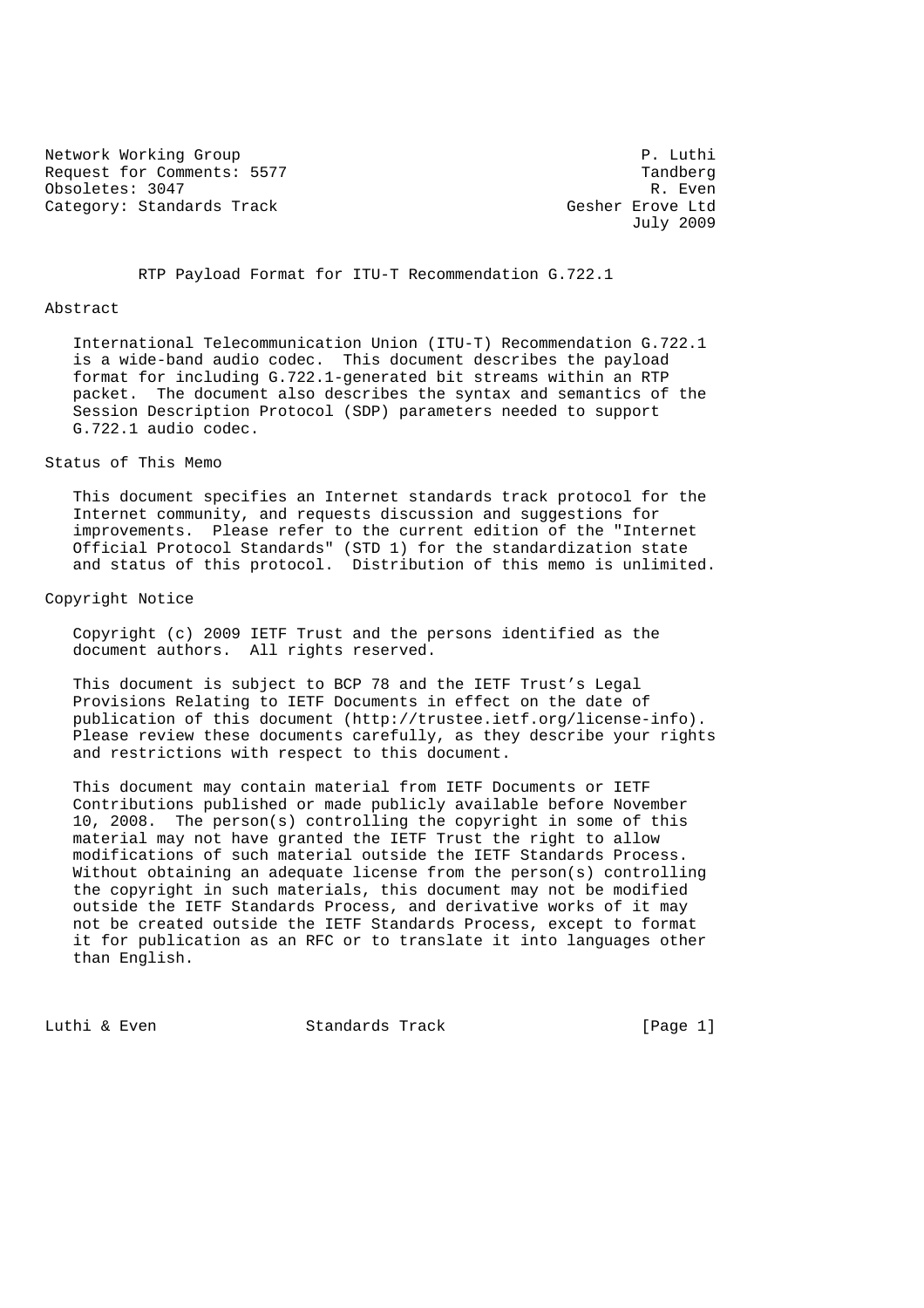## Table of Contents

| 2. |                                                 |
|----|-------------------------------------------------|
|    |                                                 |
|    |                                                 |
|    |                                                 |
|    | 3.3. Multiple G.722.1 Frames in an RTP Packet 5 |
|    |                                                 |
|    |                                                 |
|    |                                                 |
|    |                                                 |
|    |                                                 |
|    | 5.1. Usage with the SDP Offer/Answer Model  8   |
|    |                                                 |
|    |                                                 |
|    |                                                 |
|    |                                                 |
|    |                                                 |
|    |                                                 |

1. Introduction

 ITU-T G.722.1 [ITU.G7221] is a low-complexity coder; it compresses 50 Hz - 14 kHz audio signals into one of the following bit rates: 24 kbit/s, 32 kbit/s, or 48 kbit/s.

The coder may be used for speech, music, and other types of audio.

Some of the applications for which this coder is suitable are:

- o Real-time communications such as videoconferencing and telephony
- o Streaming audio
- o Archival and messaging

 ITU-T G.722.1 [ITU.G7221] uses 20-ms frames and a sampling rate clock of 16 kHz or 32kHz. The encoding and decoding algorithm can change the bit rate at any 20-ms frame boundary, but no bit rate change notification is provided in-band with the bit stream.

 For any given bit rate, the number of bits in a frame is a constant. Within this fixed frame, G.722.1 uses variable-length coding (e.g., Huffman coding) to represent most of the encoded parameters. All variable-length codes are transmitted in order from the leftmost bit (most significant bit -- MSB) to the rightmost bit (least significant bit -- LSB), see [ITU.G7221] for more details.

Luthi & Even Standards Track [Page 2]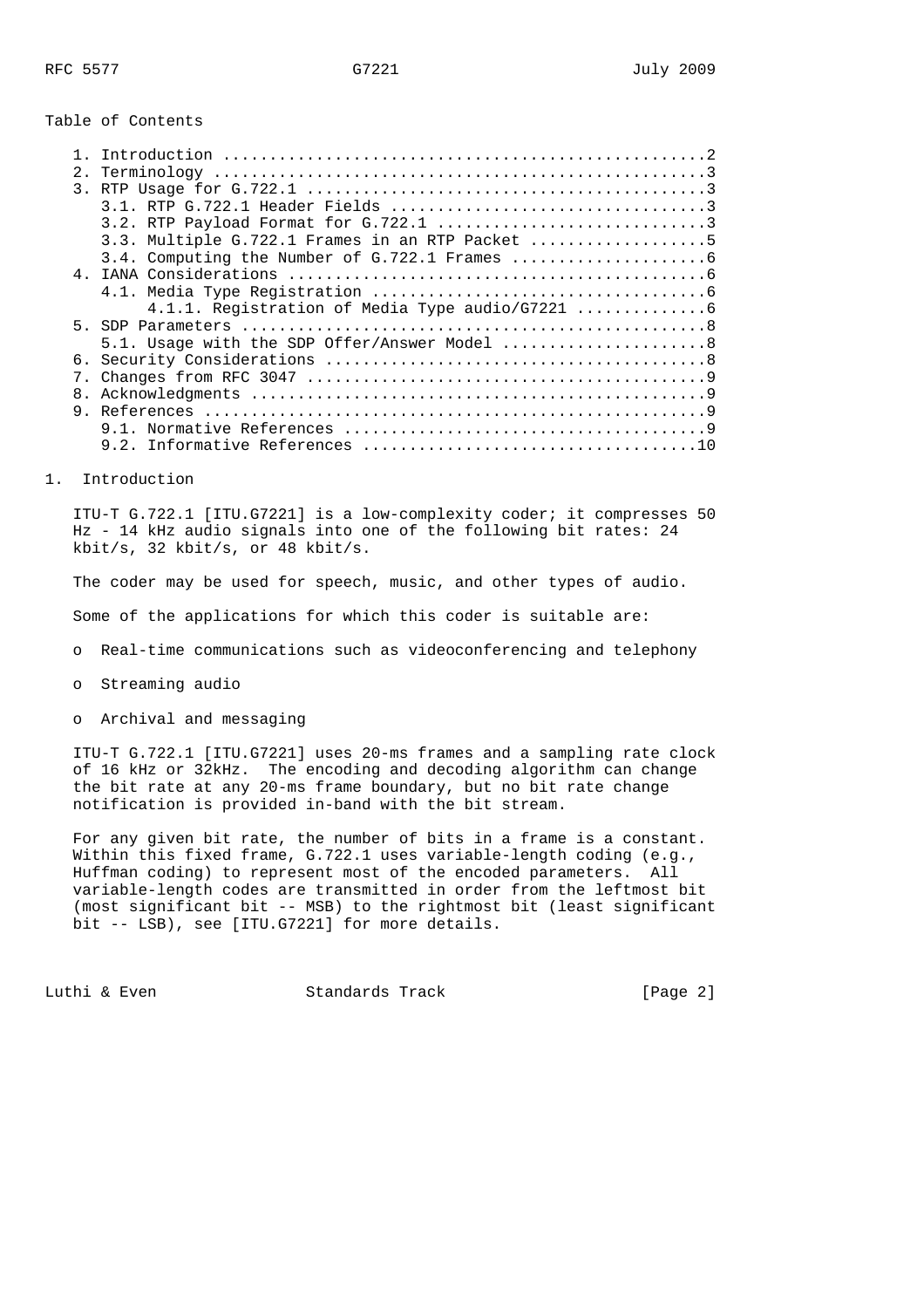The ITU-T standardized bit rates for G.722.1 are 24 kbit/s or 32kbit/s at 16 Khz sample rate, and 24 kbit/s, 32 kbit/s, or 48 kbit/s at 32 Khz sample rate. However, the coding algorithm itself has the capability to run at any user-specified bit rate (not just 24, 32, and 48 kbit/s) while maintaining an audio bandwidth of 50 Hz to 14 kHz. This rate change is accomplished by a linear scaling of the codec operation, resulting in frames with size in bits equal to 1/50 of the corresponding bit rate.

2. Terminology

 The key words "MUST", "MUST NOT", "REQUIRED", "SHALL", "SHALL NOT", "SHOULD", "SHOULD NOT", "RECOMMENDED", "MAY", and "OPTIONAL" in this document are to be interpreted as described in RFC 2119 [RFC2119] and indicate requirement levels for compliant RTP implementations.

- 3. RTP Usage for G.722.1
- 3.1. RTP G.722.1 Header Fields

 The RTP header is defined in the RTP specification [RFC3550]. This section defines how fields in the RTP header are used.

 Payload Type (PT): The assignment of an RTP payload type for this packet format is outside the scope of this document; it is specified by the RTP profile under which this payload format is used, or it is signaled dynamically out-of-band (e.g., using SDP).

Marker (M) bit: The M bit is set to zero.

Extension (X) bit: Defined by the RTP profile used.

 Timestamp: A 32-bit word that corresponds to the sampling instant for the first frame in the RTP packet. The sampling frequency can be 16 Khz or 32 Khz. The RTP timestamp clock frequency of 32 Khz SHOULD be used unless only an RTP stream sampled at 16 Khz is going to be sent.

 The RTP payload for G.722.1 has the format shown in Figure 1. No additional header fields specific to this payload format are required.

Luthi & Even Standards Track [Page 3]

<sup>3.2.</sup> RTP Payload Format for G.722.1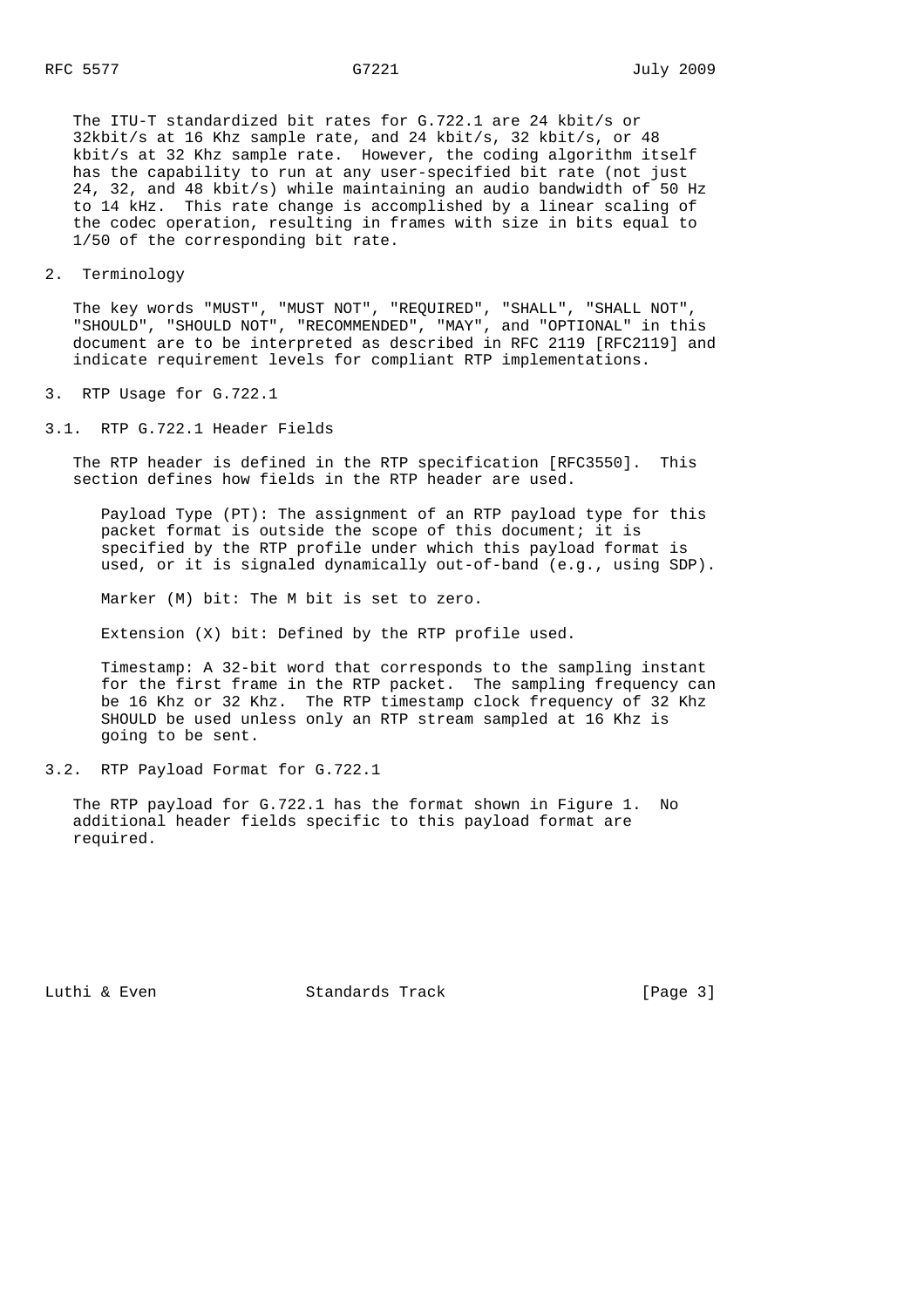|            | 0 1 2 3 4 5 6 7 8 9 0 1 2 3 4 5 6 7 8 9 0 1 2 3 4 5 6 7 8 9 0 1 |  |
|------------|-----------------------------------------------------------------|--|
|            |                                                                 |  |
| RTP Header |                                                                 |  |
|            |                                                                 |  |
|            | one or more frames of G.722.1                                   |  |
|            |                                                                 |  |
|            |                                                                 |  |

Figure 1: RTP payload for G.722.1.

 Because bit rate is not signaled in-band, a separate out-of-band method is REQUIRED to indicate the bit rate (see Section 5 for an example of signaling bit rate information using SDP). For the payload format specified here, the bit rate MUST remain constant for a particular payload type value. An application MAY switch bit rates and clock rates from packet to packet by defining different payload type values and switching between them.

 The use of Huffman coding means that it is not possible to identify the various encoded parameters/fields contained within the bit stream without first completely decoding the entire frame. For the purposes of packetizing the bit stream in RTP, it is only necessary to consider the sequence of bits as output by the G.722.1 encoder and to present the same sequence to the decoder. The payload format described here maintains this sequence.

 When operating at 24 kbit/s, 480 bits (60 octets) are produced per frame. When operating at 32 kbit/s, 640 bits (80 octets) are produced per frame. When operating at 48 kbit/s, 960 bits (120 octets) are produced per frame. Thus, all three bit rates allow for octet alignment without the need for padding bits.

 Figure 2 illustrates how the G.722.1 bit stream MUST be mapped into an octet-aligned RTP payload.

Luthi & Even Standards Track [Page 4]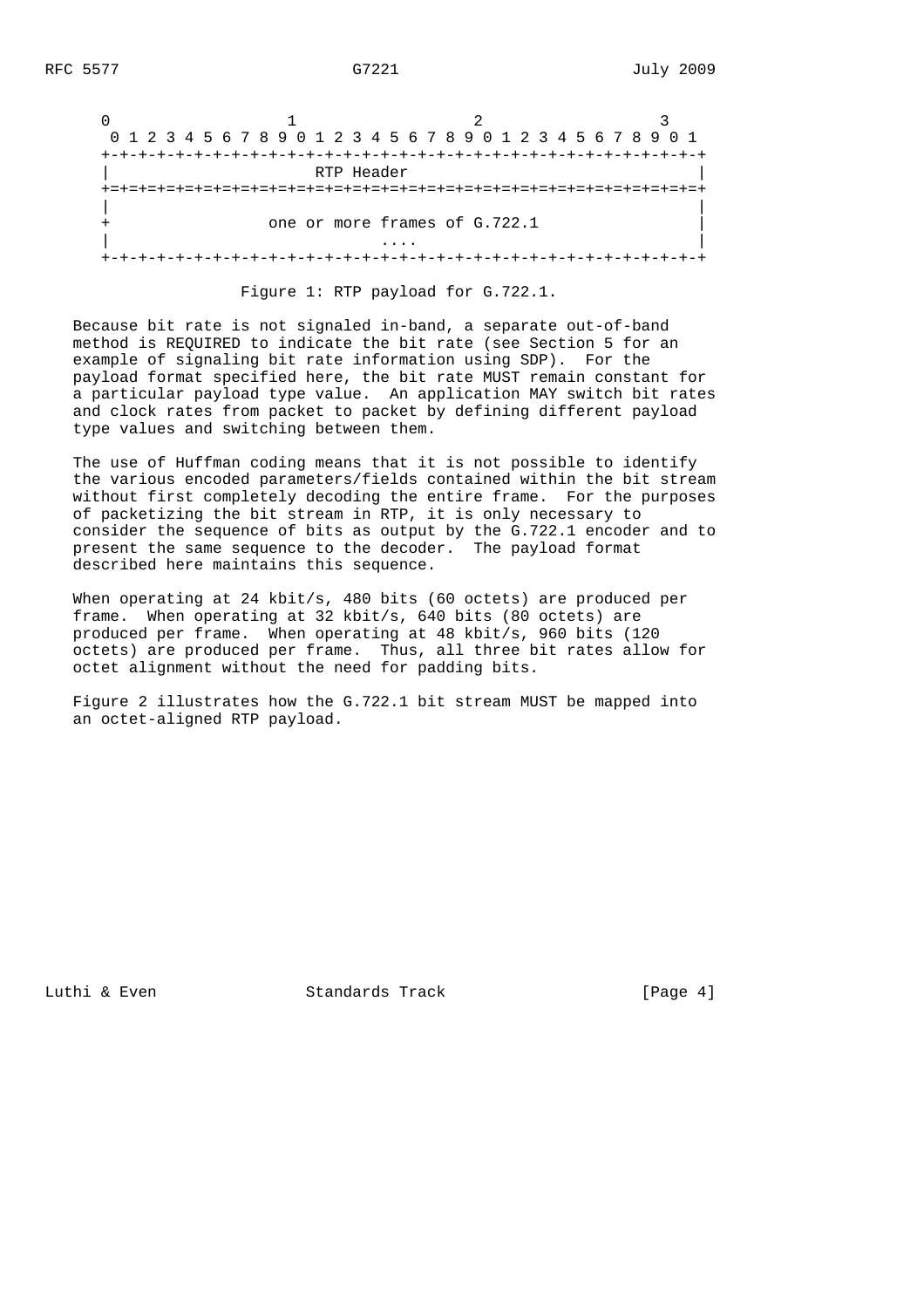first bit last bit transmitted transmitted +-+-+-+-+-+-+-+-+-+-+-+-+-+-+-+-+-+-+-+-+-+-+-+-+-+-+-+-+-+ | | + sequence of bits (480, 640, or 960) generated by the | G.722.1 encoder for transmission +-+-+-+-+-+-+-+-+-+-+-+-+-+-+-+-+-+-+-+-+-+-+-+-+-+-+-+-+-+ | | | | | | | | ... | | | | | | | +-+-+-+-+-+-+-+-+-+-+-+-+-+-+ ... +-+-+-+-+-+-+-+-+-+-+-+-+ |MSB... LSB|MSB... LSB| | |MSB... LSB| +-+-+-+-+-+-+-+-+-+-+-+-+-+-+ ... +-+-+-+-+-+-+-+-+-+-+-+-+ RTP RTP RTP RTP RTP octet 1 octet 2 octet 60, 80, 120

> Figure 2: The G.722.1 encoder bit stream is split into a sequence of octets (60, 80, or 120 depending on the bit rate), and each octet is in turn mapped into an RTP octet.

 When operating at non-standard rates, the payload format MUST follow the guidelines illustrated in Figure 2. It is RECOMMENDED that values in the range 16000 to 48000 be used. Non-standard rates MUST have a value that is a multiple of 400 (this maintains octet alignment and does not then require (undefined) padding bits for each frame if not octet aligned). For example, a bit rate of 16.4 kbit/s will result in a frame of size 328 bits or 41 octets, which is mapped into RTP per Figure 2.

3.3. Multiple G.722.1 Frames in an RTP Packet

 A sender may include more than one consecutive G.722.1 frame in a single RTP packet.

Senders have the following additional restrictions:

- o Sender SHOULD NOT include more G.722.1 frames in a single RTP packet than will fit in the MTU of the RTP transport protocol.
- o All frames contained in a single RTP packet MUST be of the same length and sampled at the same clock rate. They MUST have the same bit rate (octets per frame).

Luthi & Even Standards Track [Page 5]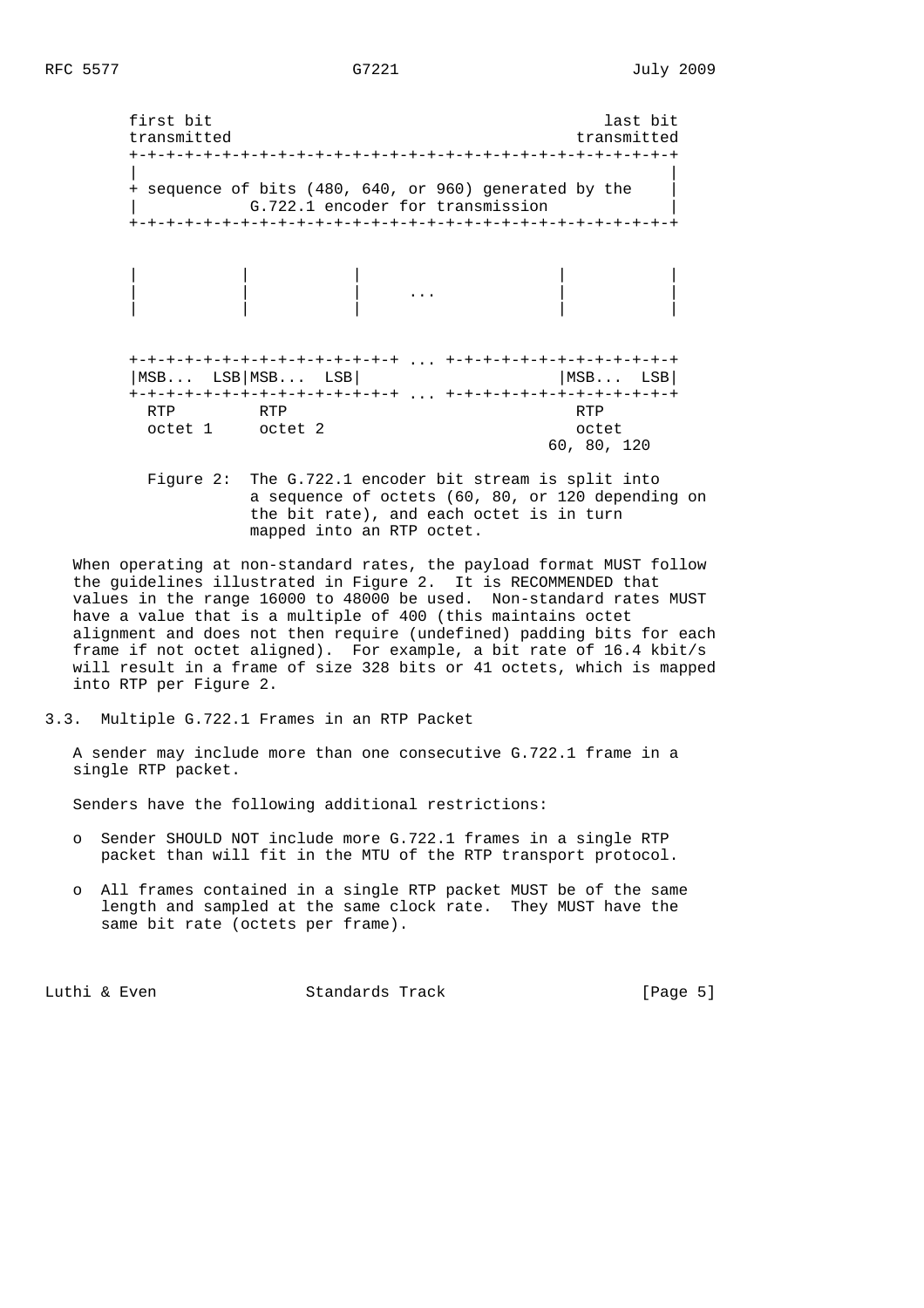o Frames MUST NOT be split between RTP packets.

 It is RECOMMENDED that the number of frames contained within an RTP packet be consistent with the application. For example, in a telephony application where delay is important, the fewer frames per packet, the lower the delay; whereas for a delay-insensitive streaming or messaging application, many frames per packet would be acceptable.

3.4. Computing the Number of G.722.1 Frames

 Information describing the number of frames contained in an RTP packet is not transmitted as part of the RTP payload. The only way to determine the number of G.722.1 frames is to count the total number of octets within the RTP packet and divide the octet count by the number of expected octets per frame. This expected octet-per frame count is derived from the bit rate and is therefore a function of the payload type.

4. IANA Considerations

This document updates the G7221 media type described in RFC 3047.

4.1. Media Type Registration

 This section describes the media types and names associated with this payload format. The section registers the media types, as per RFC 4288 [RFC4288]

4.1.1. Registration of Media Type audio/G7221

Media type name: audio

Media subtype name: G7221

Required parameters:

 bitrate: the data rate for the audio bit stream. This parameter is mandatory because the bit rate is not signaled within the G.722.1 bit stream. At the standard G.722.1 bit rates, the value MUST be either 24000 or 32000 at 16 Khz sample rate, and 24000, 32000, or 48000 at 32 Khz sample rate. If using the non-standard bit rates, then it is RECOMMENDED that values in the range 16000 to 48000 be used. Non-standard rates MUST have a value that is a multiple of 400 (this maintains octet alignment and does not then require (undefined) padding bits for each frame if not octet aligned).

Luthi & Even Standards Track [Page 6]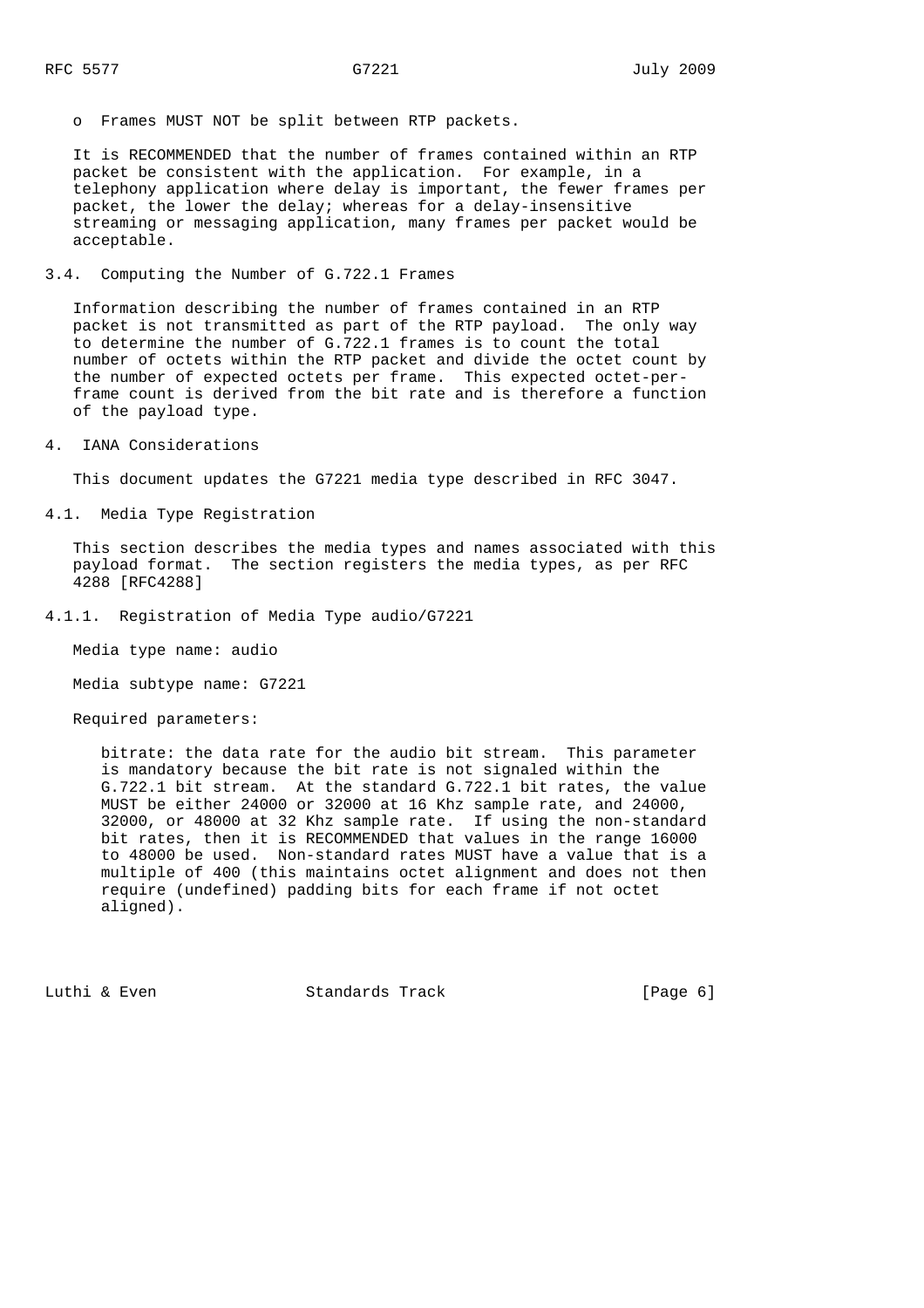Optional parameters: rate: RTP timestamp clock rate, which is equal to the sampling rate. If the parameter is not specified, a clock rate of 16 Khz is assumed. ptime: see RFC 4566. SHOULD be a multiple of 20 ms. maxptime: see RFC 4566. SHOULD be a multiple of 20 ms. Encoding considerations: This media type is framed and binary, see Section 4.8 in [RFC4288]. Security considerations: See Section 6 Interoperability considerations: Terminals SHOULD offer a media type at 16 Khz sample rate in order to interoperate with terminals that do not support the new 32 Khz sample rate. Published specification: RFC 5577. Applications that use this media type: Audio and Video streaming and conferencing applications. Additional information: none Person and email address to contact for further information : Roni Even: ron.even.tlv@gmail.com Intended usage: COMMON Restrictions on usage: This media type depends on RTP framing, and hence is only defined for transfer via RTP [RFC3550]. Transport within other framing protocols is not defined at this time. Author: Roni Even Change controller: IETF Audio/Video Transport working group delegated from the IESG.

Luthi & Even Standards Track [Page 7]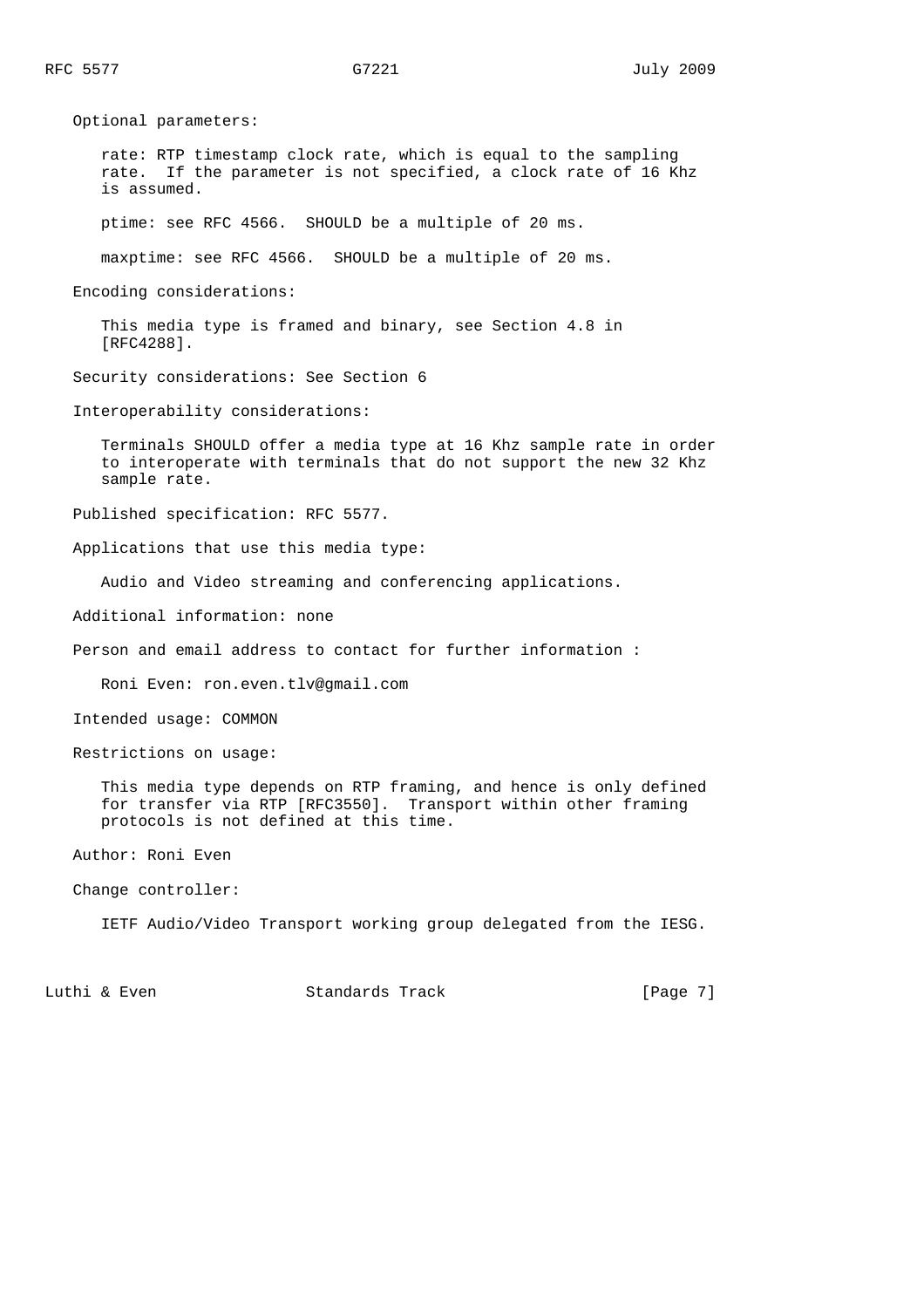## 5. SDP Parameters

 The media types audio/G7221 are mapped to fields in the Session Description Protocol (SDP) [RFC4566] as follows:

- o The media name in the "m=" line of SDP MUST be audio.
- o The encoding name in the "a=rtpmap" line of SDP MUST be G7221 (the media subtype).
- The parameter "rate" goes in "a=rtpmap" as clock rate parameter.
- o Only one bitrate SHALL be defined (using the "bitrate=" parameter in the a=fmtp line) for each payload type.
- 5.1. Usage with the SDP Offer/Answer Model

 When offering G.722.1 over RTP using SDP in an Offer/Answer model [RFC3264], the following considerations are necessary.

 The combination of the clock rate in the rtpmap and the bitrate parameter defines the configuration of each payload type. Each configuration intended to be used MUST be declared.

 There are two sampling clock rates defined for G.722.1 in this document. RFC 3047 [RFC3047] supports only the 16 Khz clock rate. Therefore, a system that wants to use G.722.1 SHOULD offer a payload type with clock rate of 16000 for backward interoperability.

An example of an offer that includes a 16000 and 32000 clock rate is:

 m=audio 49000 RTP/AVP 121 122 a=rtpmap:121 G7221/16000 a=fmtp:121 bitrate=24000 a=rtpmap:122 G7221/32000 a=fmtp:122 bitrate=48000

6. Security Considerations

 RTP packets using the payload format defined in this specification are subject to the security considerations discussed in the RTP specification [RFC3550] and any appropriate RTP profile. The main security considerations for the RTP packet carrying the RTP payload format defined within this memo are confidentiality, integrity, and source authenticity. Confidentiality is achieved by encryption of the RTP payload. Integrity of the RTP packets is achieved through a suitable cryptographic integrity-protection mechanism. Such a cryptographic system may also allow the authentication of the source

Luthi & Even Standards Track [Page 8]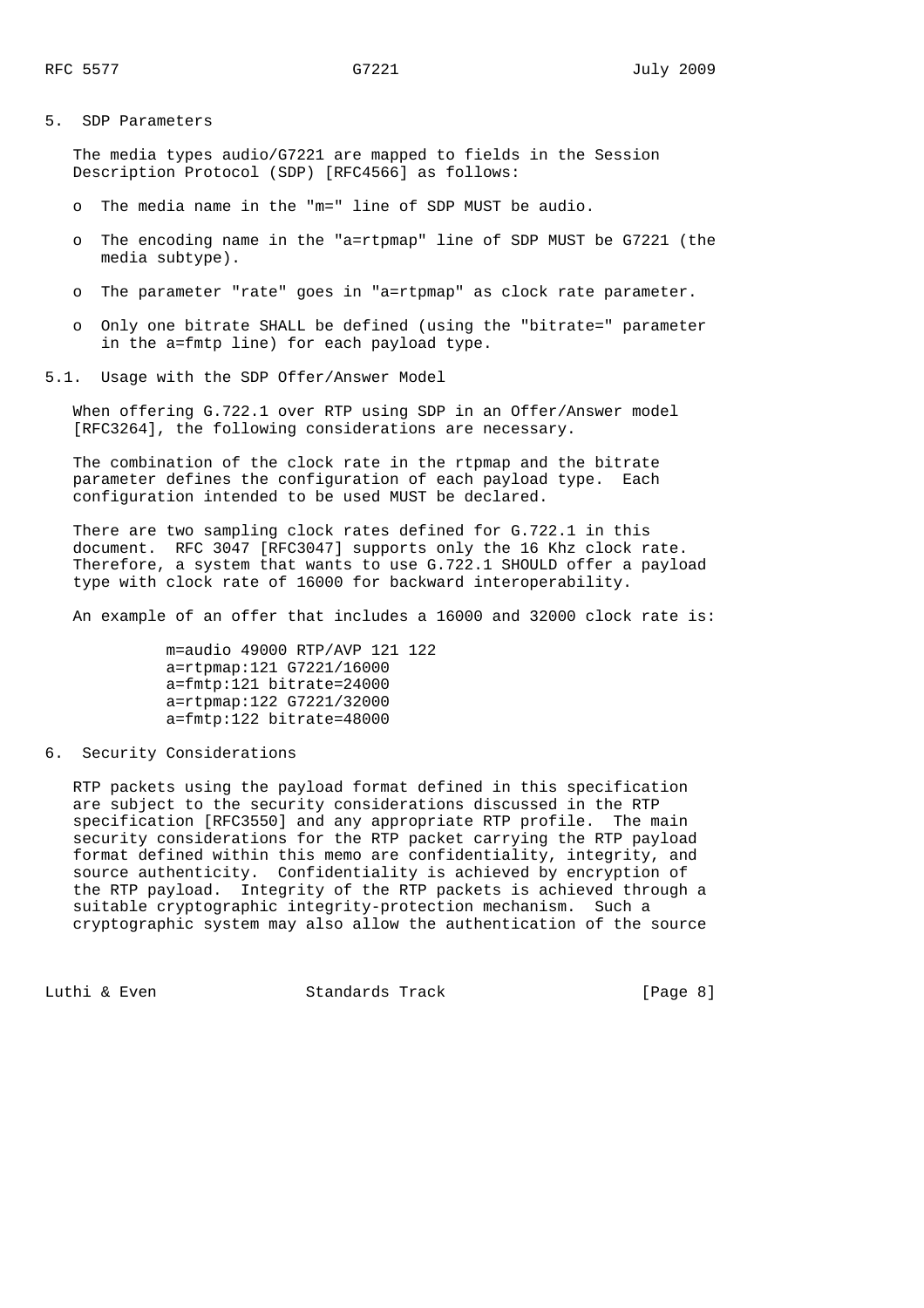of the payload. A suitable security mechanism for this RTP payload format should provide confidentiality, integrity protection, and at least source authentication capable of determining if an RTP packet is from a member of the RTP session.

 Note that the appropriate mechanism to provide security to RTP and payloads following this memo may vary. It is dependent on the application, the transport, and the signaling protocol employed. Therefore, a single mechanism is not sufficient; although, if suitable, usage of the Secure Real-time Transport Protocol (SRTP) is [RFC3711] recommended. Another mechanism that may be used is IPsec [RFC4301] Transport Layer Security (TLS) [RFC5246] (RTP over TCP); other alternatives may exist.

 This RTP payload format and its media decoder do not exhibit any significant non-uniformity in the receiver-side computational complexity for packet processing, and thus are unlikely to pose a denial-of-service threat due to the receipt of pathological data. Nor does the RTP payload format contain any active content.

### 7. Changes from RFC 3047

 This specification obsoletes RFC 3047, adding the support for the Superwideband (14 Khz) audio support defined in annex C of the new revision of ITU-T G.722.1.

Other changes:

 Updated the text to be in line with the current rules for RFCs and with media type registration conforming to RFC 4288.

8. Acknowledgments

 The authors would like to thank Tom Taylor for his contribution to this work.

- 9. References
- 9.1. Normative References
	- [ITU.G7221] International Telecommunications Union, "Low-complexity coding at 24 and 32 kbit/s for hands-free operation in systems with low frame loss", ITU-T Recommendation G.722.1, 2005.
	- [RFC2119] Bradner, S., "Key words for use in RFCs to Indicate Requirement Levels", BCP 14, RFC 2119, March 1997.

Luthi & Even Standards Track [Page 9]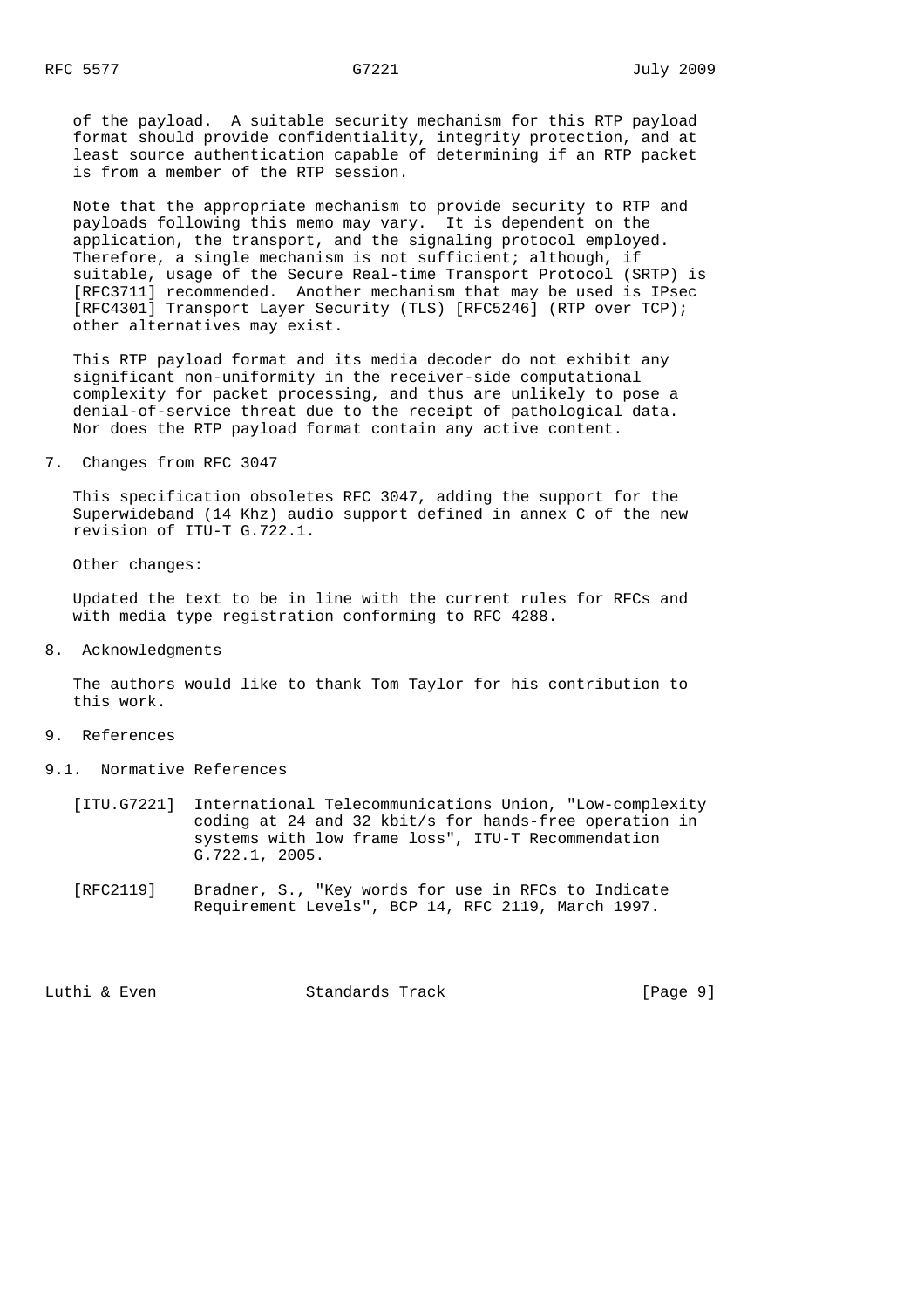- [RFC3264] Rosenberg, J. and H. Schulzrinne, "An Offer/Answer Model with Session Description Protocol (SDP)", RFC 3264, June 2002.
- [RFC3550] Schulzrinne, H., Casner, S., Frederick, R., and V. Jacobson, "RTP: A Transport Protocol for Real-Time Applications", STD 64, RFC 3550, July 2003.
- [RFC4566] Handley, M., Jacobson, V., and C. Perkins, "SDP: Session Description Protocol", RFC 4566, July 2006.

# 9.2. Informative References

- [RFC3047] Luthi, P., "RTP Payload Format for ITU-T Recommendation G.722.1", RFC 3047, January 2001.
- [RFC3711] Baugher, M., McGrew, D., Naslund, M., Carrara, E., and K. Norrman, "The Secure Real-time Transport Protocol (SRTP)", RFC 3711, March 2004.
- [RFC4288] Freed, N. and J. Klensin, "Media Type Specifications and Registration Procedures", BCP 13, RFC 4288, December 2005.
	- [RFC4301] Kent, S. and K. Seo, "Security Architecture for the Internet Protocol", RFC 4301, December 2005.
	- [RFC5246] Dierks, T. and E. Rescorla, "The Transport Layer Security (TLS) Protocol Version 1.2", RFC 5246, August 2008.

Luthi & Even Standards Track [Page 10]